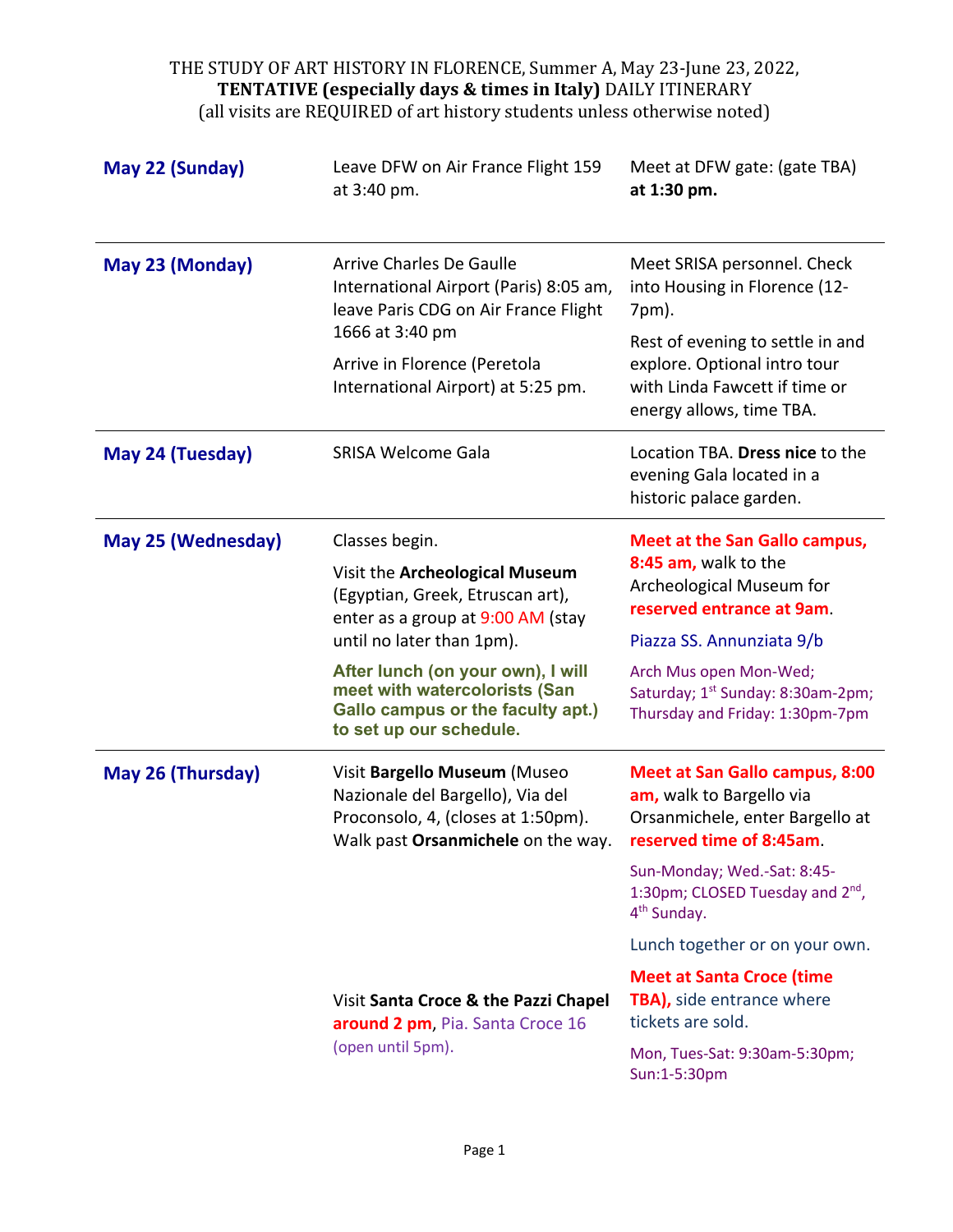| May 27 (Friday)   | <b>SRISA DAY TRIP TO SIENA</b>                                                                                                                          | SRISA trip details TBA                                                                                                                                                                                                                                                            |
|-------------------|---------------------------------------------------------------------------------------------------------------------------------------------------------|-----------------------------------------------------------------------------------------------------------------------------------------------------------------------------------------------------------------------------------------------------------------------------------|
|                   |                                                                                                                                                         | Siena: Visit the Siena Duomo<br>(Cathedral) & optional to Museo<br>dell'Opera (inc. Maesta), Piazza<br>Pubblico, and Palazzo Pubblico                                                                                                                                             |
| May 28 (Saturday) | Morning: on your own.                                                                                                                                   |                                                                                                                                                                                                                                                                                   |
|                   | Visit the church of San Miniato al<br>Monte, Via del Monte alle Croci<br>(behind the Piazzale Michelangelo).                                            | Meet at 2:30 pm at San Gallo<br>campus (then we embark on a<br>long hike).                                                                                                                                                                                                        |
|                   | Hours: Mon-Sat. 9:30am-12:30pm, then<br>3:00-6:00pm (Vesper service<br>/Gregorian chants at 5pm), Sunday,<br>$2 - 5:30$                                 | We can hike back or return by<br>ATAF PUBLIC BUS, either the 1)<br>no. 12 from Piazzale Michelangelo<br>- we then get off along Viale<br>Guiseppi Mazzini and take the no.<br>6 to Piazza San Marco) or 2) at<br>Piazzale Michelangelo we take the<br>no. 13 to the Train Station |
| May 29 (Sunday)   | Morning: on your own.                                                                                                                                   |                                                                                                                                                                                                                                                                                   |
|                   | Visit Santa Maria Novella, Piazza SM<br>Novella (Alberti's entrance facade,<br>Ghirlandaio's choir fresco cycle,<br>Masaccio's Trinity, and much more!) | Meet at SM Novella at 1 pm,<br>enter as a group.<br>Mon-Sat: 10am-5pm; Sunday, 1-<br>5:00pm                                                                                                                                                                                       |
| May 30 (Monday)   | Visit church of Santa Trinitá, Piazza<br>S. Trinitá, then                                                                                               | <b>Meet at Piazza Duomo at</b><br>8:30am, walk to Sta. Trinitá and<br>enter as a group (open M-Sat:<br>8:00am-12pm, 4-6pm; Sun: 8:15-<br>10:45am, 4-6:15pm)                                                                                                                       |
|                   | IF IT'S OPEN, Visit S. Ognissanti:<br>Ghirlandaio's Last Supper, then                                                                                   | Borgo Ognissanti, 42 (S.<br>Ognissanti open M-T, Th-Sun:<br>9:30am-12:30pm; 4-7:15pm;<br>Wednesday: 4-7:15pm)                                                                                                                                                                     |
|                   | Then more on next page!                                                                                                                                 |                                                                                                                                                                                                                                                                                   |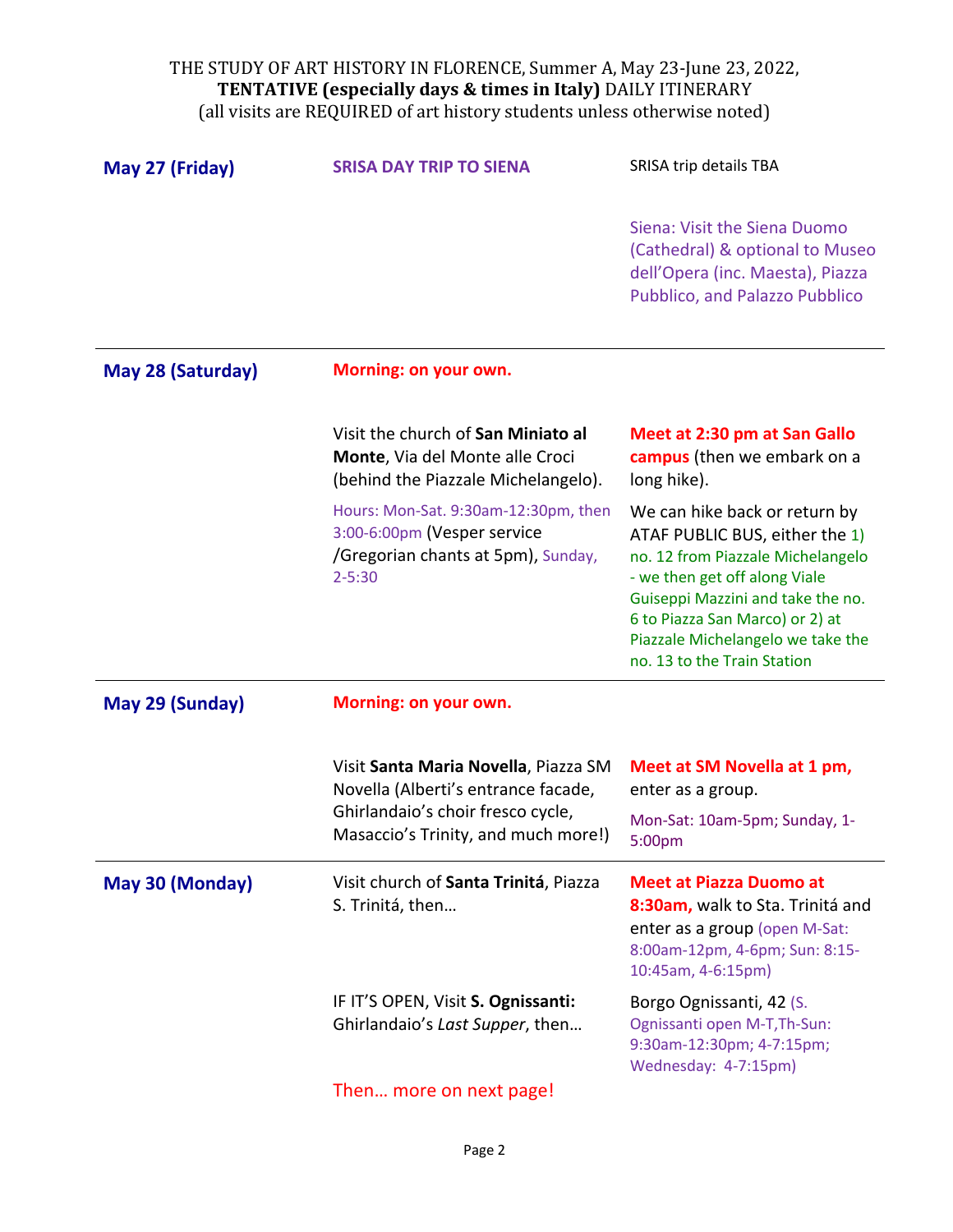| May 30 (Monday)<br>continued | Walk as a group to Palazzo Rucellai<br>to see its famous exterior façade<br>designed by Alberti.<br>Lunch together or on your own                                                  | Palazzo Rucellai (façade), Via<br>della Nuova, 18                                                                                                                          |
|------------------------------|------------------------------------------------------------------------------------------------------------------------------------------------------------------------------------|----------------------------------------------------------------------------------------------------------------------------------------------------------------------------|
|                              | Last but not least: Visit<br>Orsanmichele (outside and inside).<br>You may want to bring sketchbooks<br>to sketch the statues. Bottom part of<br>church open every day 10am-4:50pm | At 1:30 pm walk to<br>Orsanmichele, Via dell'Arte<br>della lana (free, Mondays 10am-<br>4:50pm, Sat 10am-12:20pm, can<br>go upstairs to see/ sketch original<br>statues).  |
| May 31 (Tuesday)             | Visit the Monastery/Museum of San<br>Marco, Piazza di San Marco, 3.                                                                                                                | <b>Meet at San Gallo Campus at</b><br>8:15am, walk to Piazza San<br>Marco, 1 for reserved entrance<br>at 8:30am                                                            |
|                              | Then, IF IT HAS RE-OPENED we will<br>look in on the Cloister of the Scalzo<br>(painted by Andrea del Sarto)                                                                        | San Marco hours: open 8:15am-<br>1:50 pm (Mondays before the 2 <sup>nd</sup><br>& 4 <sup>th</sup> Sundays, Tues-Sat); 8:15am-<br>4:50pm. $(2^{nd}$ & 4 <sup>th</sup> Sun). |
|                              | Rest of afternoon on your own.                                                                                                                                                     |                                                                                                                                                                            |
|                              |                                                                                                                                                                                    | Chiostro dello Scalzo, Via Cavour<br>69. (Hours TBA)                                                                                                                       |
| <b>June 1 (Wednesday)</b>    | Visit Convent of Sant' Apollonia<br>(Castagno's Last Supper), Via 27<br>Aprile. (this church closes at 1:50                                                                        | <b>Meet at San Gallo campus at</b><br>9:00 am, walk around the<br>corner to Sant' Apollonia.                                                                               |
|                              | pm).                                                                                                                                                                               | Open M-F, 2nd & 4th Sat-Sun:<br>8:15am-1:50am.                                                                                                                             |
|                              | BUS adventure! Visit refectory of<br>San Salvi (del Sarto's Last Supper).<br>Most of Afternoon on your own.                                                                        | Then we walk to Piazza San<br>Marco to catch the bus. Take the<br>ATAF public bus no. 6, get off along<br>Via Lungo l'Affrico at Via L. Manara<br>or Via T. Speri.         |
|                              |                                                                                                                                                                                    | Open 8:15am-1:50pm, Tues-Sun.                                                                                                                                              |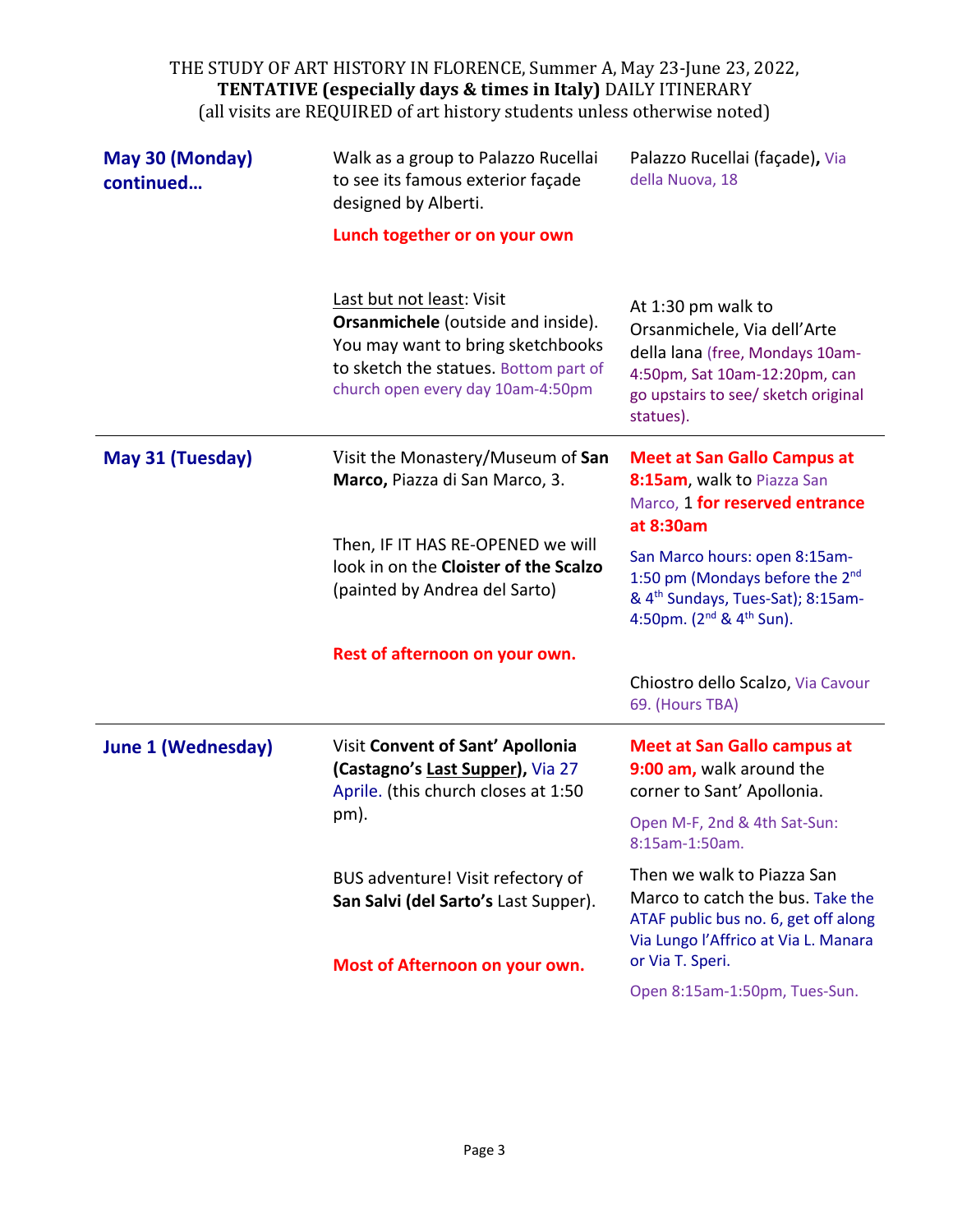| <b>June 2 (Thursday)</b> | Santa Maria del Carmine (Brancacci<br>Chapel), Piazza del Carmine, Group<br>reservation at TBA time.                                                                                               | <b>Required: Meet on the Ponte</b><br>Santa Trinitá at TBA time, and<br>walk to S.M. del Carmine as a<br>group.<br>Hours: M, W-Sat: 10am-5pm; Sun &                                                                                          |
|--------------------------|----------------------------------------------------------------------------------------------------------------------------------------------------------------------------------------------------|----------------------------------------------------------------------------------------------------------------------------------------------------------------------------------------------------------------------------------------------|
|                          |                                                                                                                                                                                                    | holidays: 1-5pm.                                                                                                                                                                                                                             |
| <b>June 3 (Friday)</b>   | On your own. OR OPTIONAL (cost<br>extra: €90) SRISA day trip to Chianti                                                                                                                            | SRISA trip details TBA                                                                                                                                                                                                                       |
|                          | <b>GROUP CHOICE (SRISA Cultural</b><br>$Program$ ) – go as a group                                                                                                                                 | 6:45 pm TBA ON-SITE in San<br>Niccoló Neighborhood, walking<br>tour                                                                                                                                                                          |
| <b>June 4 (Saturday)</b> | <b>ON YOUR OWN.</b>                                                                                                                                                                                |                                                                                                                                                                                                                                              |
| <b>June 5 (Sunday)</b>   | <b>ON YOUR OWN.</b>                                                                                                                                                                                |                                                                                                                                                                                                                                              |
| <b>June 6 (Monday)</b>   | <b>GROUP CHOICE (SRISA Cultural</b><br>Program) - go as a group                                                                                                                                    | 6:45 am, San Gallo Campus,<br>with Prof. Zampi, Understanding<br><b>Italian Wines</b>                                                                                                                                                        |
|                          | Local guided tour of Palazzo Vecchio<br>and the Loggia Lenzi, Piazza<br>Signoria. Interior: Open Sun-Wed,<br>Fri-Sat: 9am-7pm (Upper balcony open<br>until 11pm in summer,) Thursday: 9am-<br>2 pm | <b>Meet at the Michelangelo</b><br>statue in front of the Palazzo<br>Vecchio to join our local GUIDE,<br>Martina, at TBA pm sharp! (if<br>you are late you will have to pay<br>your own way in and find us:<br>the guide is "on the clock.") |
| <b>June 7 (Tuesday)</b>  | Palazzo Medici-Riccardi with<br>Gozzoli's Medici Chapel, Via Cavour                                                                                                                                | <b>Meet in front of Palazzo Medici-</b><br>Riccardi at 9:00 a.m. time (don't<br>be late!) - reserved group entrance<br>at 9:15am. (open 9am-7pm Th-<br>Tues, closed Wednesdays)                                                              |
|                          | Half-day on your own                                                                                                                                                                               |                                                                                                                                                                                                                                              |
|                          | <b>GROUP CHOICE (SRISA Cultural</b><br>$Program$ ) – go as a group                                                                                                                                 | 6:45pm, San Gallo Campus with<br>Prof. Guidato: The Russian-<br>Ukrainian War, Historical Roots                                                                                                                                              |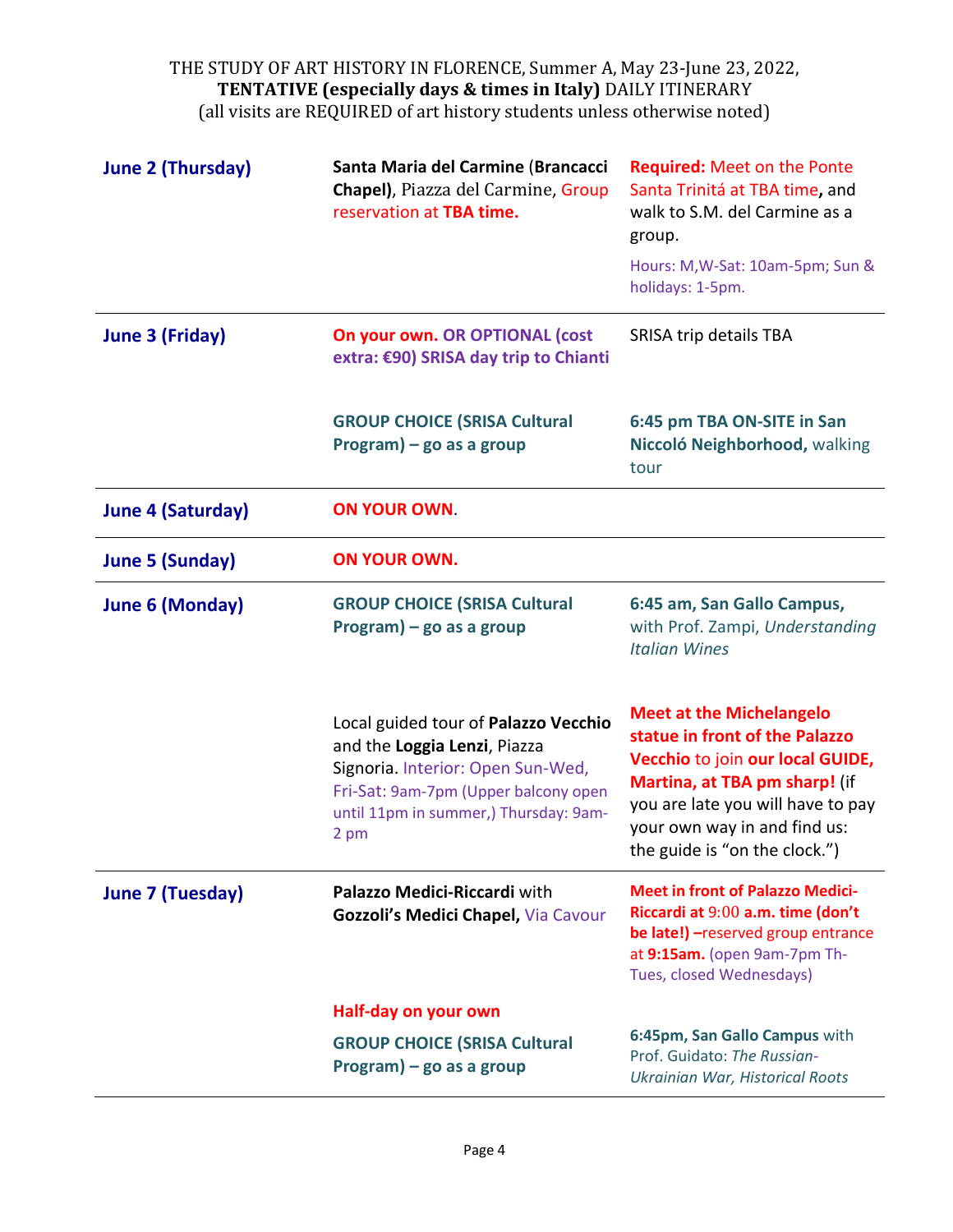| <b>June 8 (Wednesday)</b> | San Lorenzo & Laurentian Library                                                                                                                                                                                                                                                                                               | <b>Meet in front of San Lorenzo at</b><br><b>TBA time AM, then Enter the</b><br>church of San Lorenzo as a<br>group. (Church is open M-Sat,<br>10am-5:30pm; the Library open:<br>M-F, 9:30am-1:30pm)                                                               |
|---------------------------|--------------------------------------------------------------------------------------------------------------------------------------------------------------------------------------------------------------------------------------------------------------------------------------------------------------------------------|--------------------------------------------------------------------------------------------------------------------------------------------------------------------------------------------------------------------------------------------------------------------|
|                           | Michelangelo's Medici Chapel and<br><b>Chapel of the Princes, Piazza</b><br>Madonna degli Aldobrandini                                                                                                                                                                                                                         | Afterwards (lunch break?),<br>proceed to <b>Medici Chapels</b><br><b>Museum for reserved entrance</b><br>as a group at TBA PM time.<br>Open 2 <sup>nd</sup> & 4 <sup>th</sup> Mon, 1 <sup>st</sup> & 3 <sup>rd</sup> & 5 <sup>th</sup><br>M, T-Sat, 8:15am-5:30pm. |
| <b>June 9 (Thursday)</b>  | LONG DAY! We will visit the Duomo,<br><b>Florence Baptistery (Baptistery of</b><br>San Giovanni), the Museo dell<br>'Opera del Duomo del Fiore, and<br>either the Duomo DOME (463<br>steps!) or Giotto's Tower for a photo<br>op (or finish tomorrow morning -<br>your ticket is good for 48 hours to all<br>the Duomo sites). | <b>Meet at Piazza Duomo behind</b><br>the Baptistery (opposite side<br>from Duomo) at 8:15am.<br>Cathedral & crypt: 10:00am-<br>4:45pm                                                                                                                             |
|                           |                                                                                                                                                                                                                                                                                                                                | *Dome 8:30am - 5:00pm<br>Baptistery 8:15am-2:45pm; 5:15-<br>7:30; Bell Tower: 8:15am-7:00pm;<br>Museum: 9:00am-7:00pm                                                                                                                                              |
| June 10 (Friday)          | *Morning on your own. (*or finish<br>up or revisit Duomo sites?)                                                                                                                                                                                                                                                               | <i>*The Dome is a reserved time.</i>                                                                                                                                                                                                                               |
|                           | Afternoon:<br>Museo Uffizi, Via della Ninna, 5                                                                                                                                                                                                                                                                                 | Meet at Michelangelo statue at<br>TBA time, walk to the Uffizi.<br>Reserved time? Uffizi hours:<br>8:15am to 6:50pm                                                                                                                                                |
|                           |                                                                                                                                                                                                                                                                                                                                | <b>REMEMBER YOUR</b><br><b>MUSEUM PASS &amp; ID.</b><br>(otherwise you pay €24!)                                                                                                                                                                                   |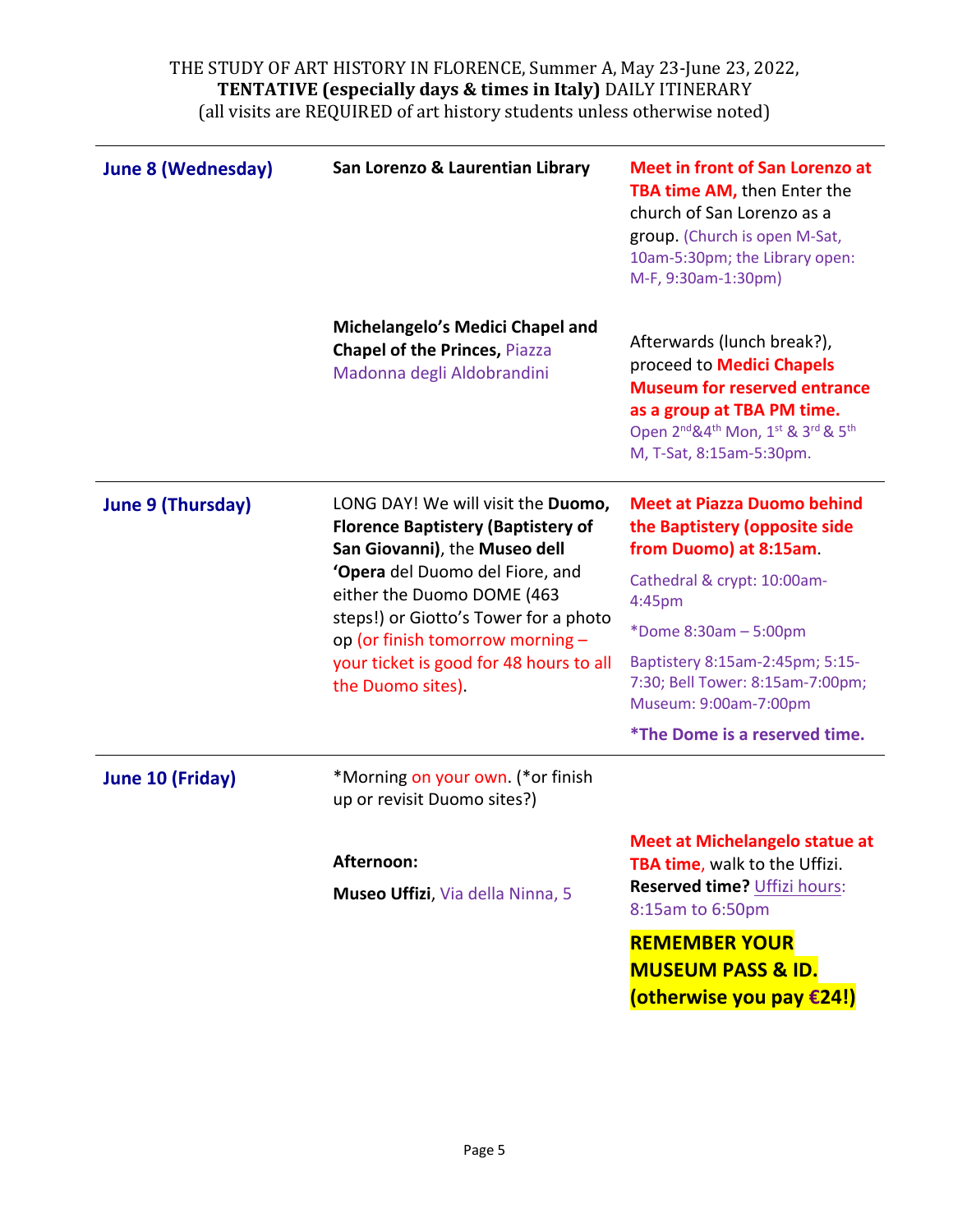| <b>June 11 (Saturday)</b> | Long day! Early train to Venice!!                                                         | Arrive in Venice, check into<br>hotel near the Biennale.<br>Visit the Venice Biennale.<br>Giardini+ Arsenale ticket*<br>*this ticket is good for two days<br>so the Arsenale could be visited<br>the next day along with<br>scheduled museums & then a<br>shorter trip to Burano. |
|---------------------------|-------------------------------------------------------------------------------------------|-----------------------------------------------------------------------------------------------------------------------------------------------------------------------------------------------------------------------------------------------------------------------------------|
| <b>June 12 (Sunday)</b>   | Venice! Long day: travel to Burano<br>by water ferry/ free time (shopping!)               | *On Sundays visits to San Marco<br>2-4pm only.                                                                                                                                                                                                                                    |
|                           | Afternoon: Visit San Marco and then<br>take water ferry to visit San Giorgio<br>Maggiore* | San Giorgio Maggiore open<br>11am to 6pm* (*as of March,<br>could change during the<br>summer.)                                                                                                                                                                                   |
| <b>June 13 (Monday)</b>   | Venice!<br>Visit two famous-famous museums<br>in the beautiful Dorsoduro area of          | Morning: Visit the Gallerie dell'<br>Accademia (open on Mondays,<br>$8:15$ am-2m)                                                                                                                                                                                                 |
|                           | Venice.                                                                                   | Visit the nearby Guggenheim                                                                                                                                                                                                                                                       |
|                           | <b>FREE TIME IN THE AFTERNOON</b>                                                         | Museum (hours: 10am-6pm,<br>note: closed on Tuesdays)                                                                                                                                                                                                                             |
| <b>June 14 (Tuesday)</b>  | Return to Florence via Padua.                                                             | Check out of Venice hotel.                                                                                                                                                                                                                                                        |
|                           |                                                                                           | Transport by train to Padua.                                                                                                                                                                                                                                                      |
|                           |                                                                                           | Visit Arena (Scrovegni) Chapel and<br>Basilica d'San Antonio in Padua.                                                                                                                                                                                                            |
|                           |                                                                                           | Transport by train to Florence.<br>Arrive in Florence at TBA pm.                                                                                                                                                                                                                  |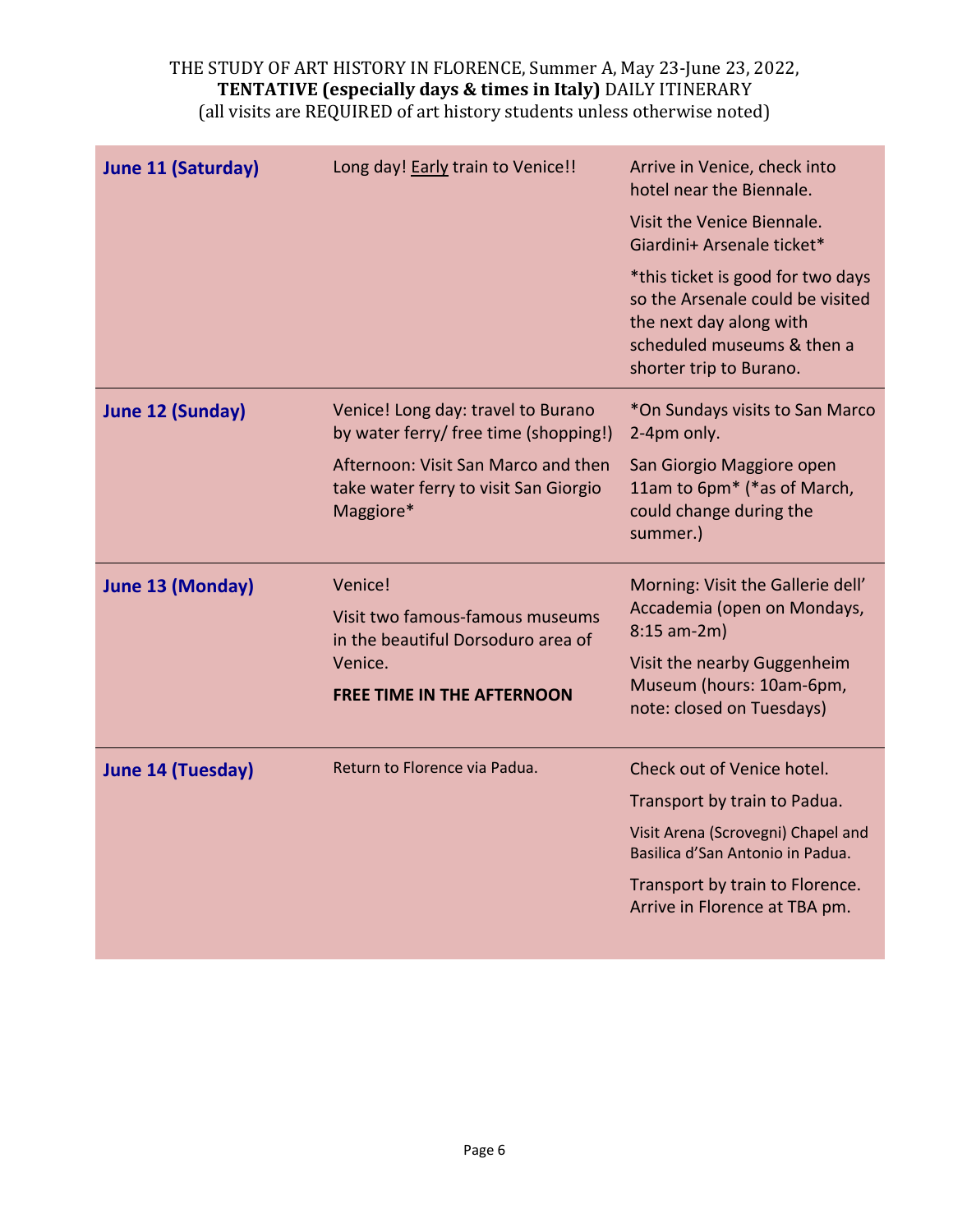| <b>June 15 (Wednesday)</b> | <b>MORNING ON YOUR OWN</b>                                                                                                                                                                                                                                                                                                                                                                                                                                                           |                                                                                                                                                                                                           |
|----------------------------|--------------------------------------------------------------------------------------------------------------------------------------------------------------------------------------------------------------------------------------------------------------------------------------------------------------------------------------------------------------------------------------------------------------------------------------------------------------------------------------|-----------------------------------------------------------------------------------------------------------------------------------------------------------------------------------------------------------|
|                            | <b>Afternoon: Pitti Palace and Boboli</b><br>Gardens, Piazza dei Pitti                                                                                                                                                                                                                                                                                                                                                                                                               | <b>Meet local guide (tentative)</b><br>outside Pitti Palace to go in at<br>the reserved TBA time. (if you<br>are late you will have make your<br>own way in and find us: the<br>guide is "on the clock.") |
|                            | Hours: 8:15-6:50, Tues - Sunday.                                                                                                                                                                                                                                                                                                                                                                                                                                                     |                                                                                                                                                                                                           |
|                            |                                                                                                                                                                                                                                                                                                                                                                                                                                                                                      | <b>**REMEMBER YOUR</b><br><b>MUSEUM PASS (otherwise</b><br>you pay €16!)                                                                                                                                  |
| <b>June 16 (Thursday)</b>  | Accademia, Via Ricasoli, 66                                                                                                                                                                                                                                                                                                                                                                                                                                                          | <b>Meet at San Gallo campus at</b>                                                                                                                                                                        |
|                            | Open: 8:15am-6:50pm Tues-Sunday                                                                                                                                                                                                                                                                                                                                                                                                                                                      | TBA a.m. time. Walk to<br>Accademia and enter as a group<br>at TBApm reserved time.                                                                                                                       |
|                            | <b>AFTERNOON ON YOUR OWN</b>                                                                                                                                                                                                                                                                                                                                                                                                                                                         |                                                                                                                                                                                                           |
|                            | Corpus Christi Day - 9pm at Duomo                                                                                                                                                                                                                                                                                                                                                                                                                                                    |                                                                                                                                                                                                           |
| <b>June 17 (Friday)</b>    | <b>SRISA-sponsored Day trip to</b><br>Portovenere (optional).                                                                                                                                                                                                                                                                                                                                                                                                                        | <b>Travel Details TBA</b><br>Ground transport by private                                                                                                                                                  |
|                            | Portovenere is part of the "Gulf of<br>Poets," an area favored by writers<br>such as Shelley and Byron who drew<br>inspiration for their literary works<br>from this picturesque coast with<br>little villages, gorgeous colors, and<br>steep cliffs that fall into the blue<br>water below. It is a medieval village<br>recognized as a UNESCO World<br>Heritage Site, and alongside its<br>history boasts beautiful beaches<br>where you'll have time to relax and<br>take a swim. | bus.                                                                                                                                                                                                      |
|                            |                                                                                                                                                                                                                                                                                                                                                                                                                                                                                      |                                                                                                                                                                                                           |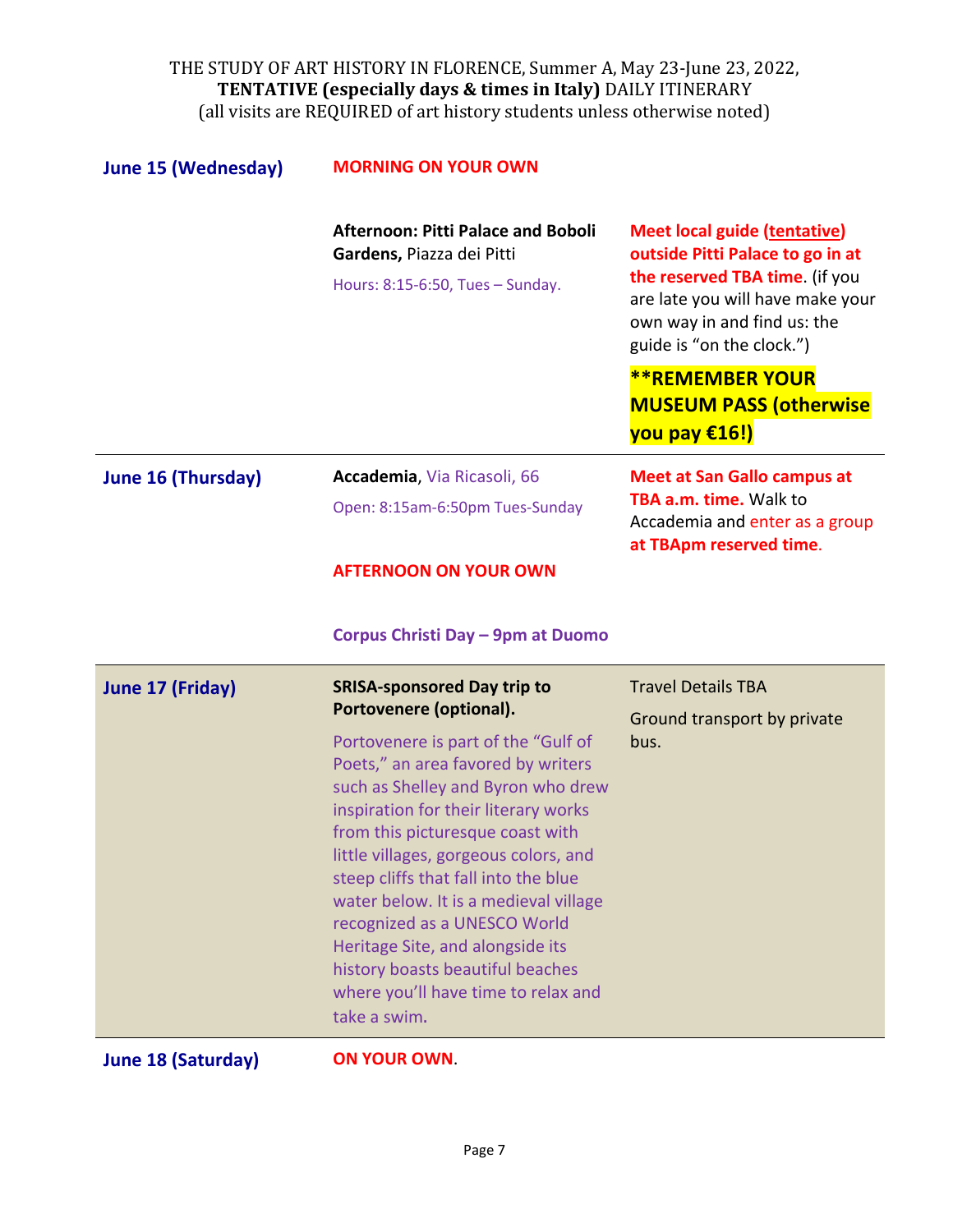| June 19 (Sunday)  | <b>ON YOUR OWN</b>                                          |                                          |
|-------------------|-------------------------------------------------------------|------------------------------------------|
| June 20 (Monday)  | <b>ON YOUR OWN</b>                                          |                                          |
| June 21 (Tuesday) | <b>GROUP (JUST US) Potluck Farewell</b><br>dinner at 7:00pm | Kathie & Linda's Apt, Via<br>Panicale 12 |